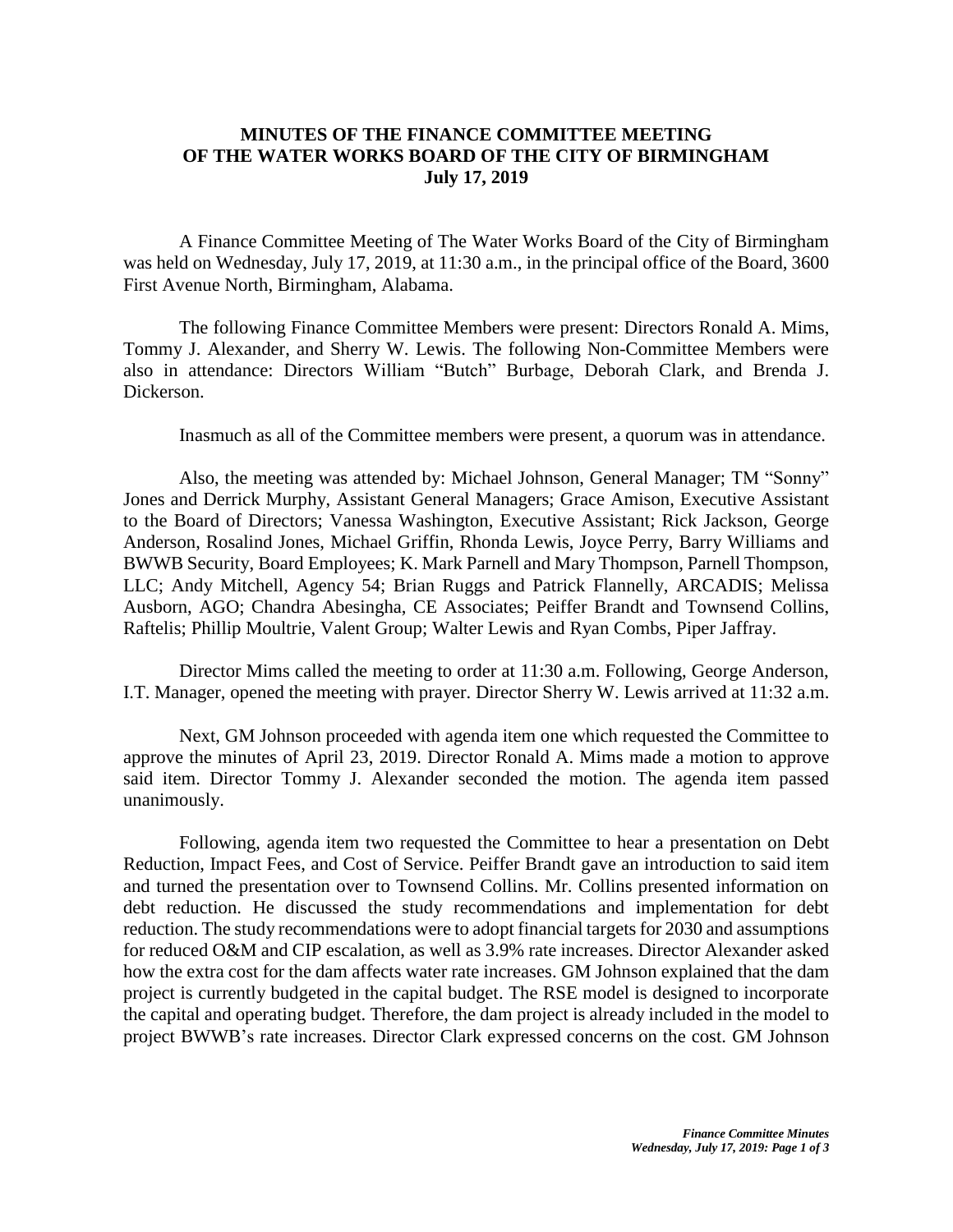clarified that the budgeted dam project cost is thirty-five million dollars. Next, Mr. Townsend discussed the system development charges key data and assumptions. Dr. Dickerson asked for the dollar amount of water loss, which Mr. Townsend stated the dollar amount is unknown but, there is a 40% water loss. Mr. Brandt explained that some water loss is for beneficial use. There was discussion about the high amount of water loss. Director Clark asked if the issue was being addressed. Per GM Johnson the issue is being addressed and the board will receive a report within the next sixty days during the budget cycle. Next, Director Lewis expressed concerns on not receiving requested reports from ARCADIS and AGM Sonny Jones on the ongoing water loss issue and its impact on the system. Mr. Flannelly stated it is a complicated problem, but they are going through lots of data and confirmed a report would be received within sixty days. Director Lewis suggested that the board receive updates on a regular basis for the high-water loss. Mr. Collins discussed the initial findings and recommendations for impact fees. The recommendation was to leave the current fees where they are and stated the board would be provided impact fees comparison information. Then, he turned the presentation over to Mr. Brandt to present a cost of service update. Mr. Brandt discussed the cost of service results for the various customer classes and provided recommendations to be implemented and phased in over a three-year time frame beginning January 1, 2020. Fire hydrant fee increases would be phase in over a three-year period, beginning October 1, 2020. He informed the board of the estimated base charges, estimated rates, and estimated customer impacts. Following, Mr. Brandt discussed affordability relative to BWWB's current programs *(H2O Foundation, Payment Plans, Bill Deferrals, and Fix a Leak Week)*. The recommendation was to make no modifications to the programs and prepare a comprehensive overview of all affordability programs for outreach. Mr. Brandt stated that to proceed with the implementation, the board is being asked to pass the resolution, implement cost of service indicated changes beginning with the 2020 budget and RSE process, and phase-in cost of service results through 2022. Per GM Johnson, the resolution would include information to develop a communication plan for the customers.

Next, agenda item three requested the Committee to approve an update to BWWB's Internal Investment Policy. GM Johnson distributed a handout entitled *The Water Works Board of the City of Birmingham Investment Policy for Operating & Other Internally Managed Funds (a copy of which is on file with the Committee Meeting Book)* for reference. Dr. Dickerson left the meeting at 12:36 p.m. GM Johnson indicated that the significant changes consisted of the Guarantee Investment Contract (GIC) being separated out of the agreement into a separate item, language was added to the policy that stated a search would be done every year to qualify broker dealers and banks, and Historically Underutilized Business (HUB) language was added to put an emphasis on investing with HUBs. GM Johnson asked the Committee for a recommendation to move the agenda item to the full board. Director Sherry W. Lewis made a motion to move said item to the full board. Director Tommy J. Alexander seconded the motion. The agenda item passed unanimously.